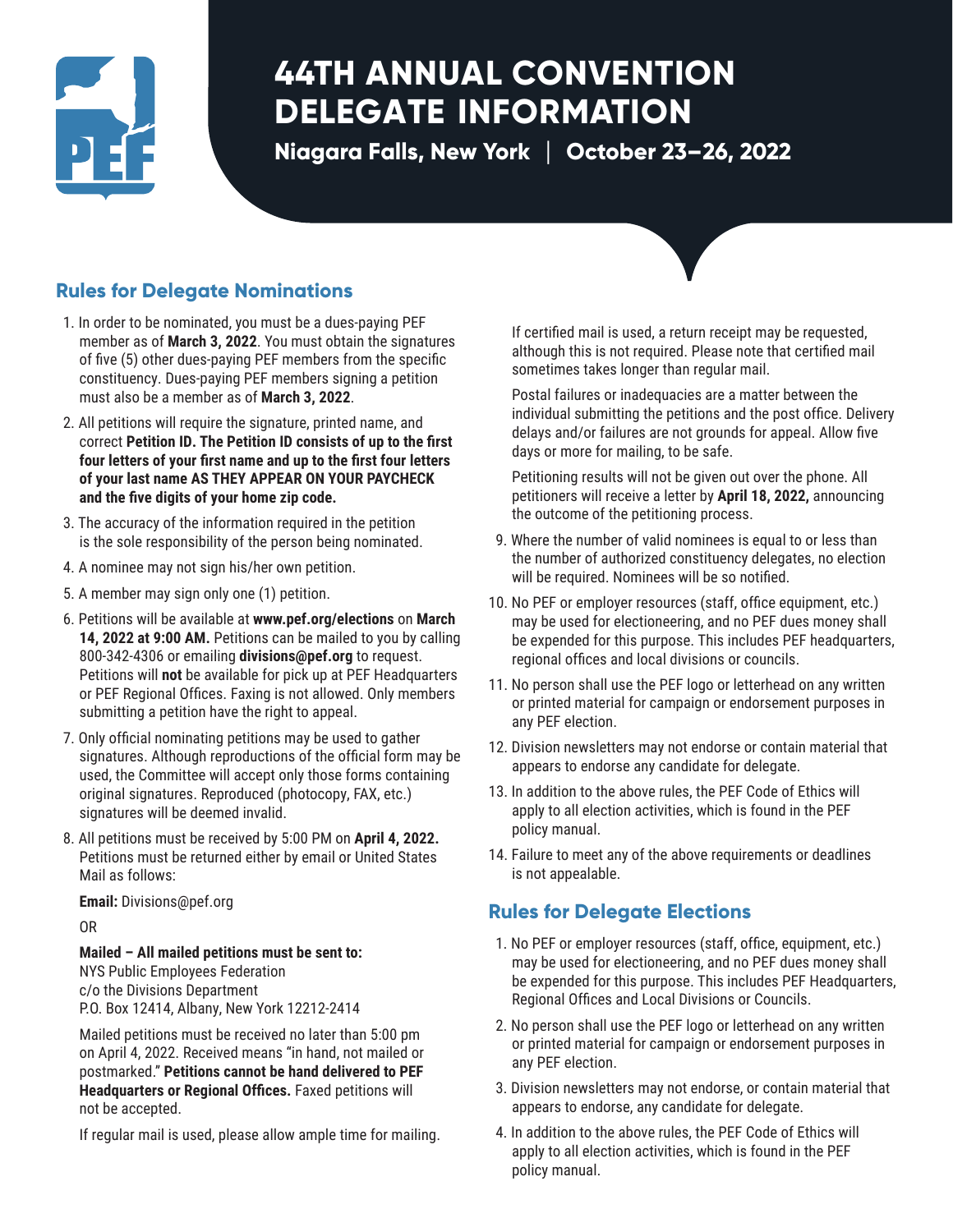A. Appeals to the Delegate Elections Committee

 1. Any current PEF member who believes he/she is aggrieved by anyone's alleged violation of the Delegate Election rules or any alleged misapplication or misinterpretation of the PEF Constitution or any PEF policy or procedure concerning Delegate Elections and has filed a petition during the regular election period may appeal such to the Delegate Elections Committee.

 a. There shall be a time limit of fifteen (15) calendar days following the close of petitioning or end of balloting for filing appeals to the Delegate Elections Committee.

 2. The appeal shall be submitted on a Delegate Elections Appeal Form and filed with the Delegate Elections Committee in person or by mail at PEF Headquarters. The appeal shall contain a concise, factual statement of the facts of the alleged violation, misinterpretation or misapplication. Upon receipt of the appeal, the Delegate Elections Committee shall notify, in writing, persons as may be deemed appropriate, of the appeal. Such persons shall then have 10 working days from notification of the appeal to make a written response to the Committee.

 3. The Delegate Elections Committee shall review the appeal, if appropriate, and shall use its best efforts to render a decision in writing within 30 calendar days of receipt of the appeal.

B. Appeals to the Credentials Committee

 1. The Delegate Election Committee's decision may be appealed to the Credentials Committee to be heard on the Sunday evening prior to the start of the Convention except if a petition was not filed during the regular election period. The appeal shall be filed in writing with PEF's Secretary/Treasurer within 15 calendar days following the date of the written decision of the committee.

- 5. For Those Constituencies Requiring Elections:
	- a. Ballots will be mailed on **April 22, 2022.**
	- b. Completed ballots must be returned to the PEF post office box in Albany, NY as printed on the nominating petition, by 5:00 p.m. on **May 16, 2022.**
	- c. The ballot count will commence on **May 18, 2022** at PEF Headquarters in Albany, NY.
	- d. Those wishing to observe their election count must notify the Delegate Election Committee by **May 9, 2022.**
	- e. Ties will be broken by the following method: Each candidate's name will be placed in a container, and a random drawing will take place.
	- f. Ballot results will not be given out over the phone. Candidates will be notified by **June 1, 2022** as to the outcome of the balloting process. A full listing of the convention delegates will be announced on the PEF Website by **June 1, 2022.** Alternate delegates will be identified by rank as established by order of vote tally.
- 6. If a delegate leaves his or her constituency between the closing date for nominations and the starting date of the convention, the following rules apply:
- a. If the move was due to an involuntary transfer or a layoff within the PS&T unit, the delegate may attend the convention.
- b. If the move was due to a voluntary transfer or promotion within the PS&T unit, the delegate may not attend the convention. If an elected alternate is available, they will be notified.
- c. If a delegate leaves his/her constituency due to retirement or resignation, the delegate may not attend the convention.
- d. If a delegate has been off a current payroll (not paying union dues) for more than three (3) months, the delegate may not attend the convention.
- 7. If any delegate is unable to attend the convention for any reason, including, but not limited to the above situations, written notification must be received by the Delegate Elections Committee, at PEF Headquarters by, **September 5, 2022,** in order to allow sufficient time to notify any available alternate there may be, to attend the convention in their place.  $\blacksquare$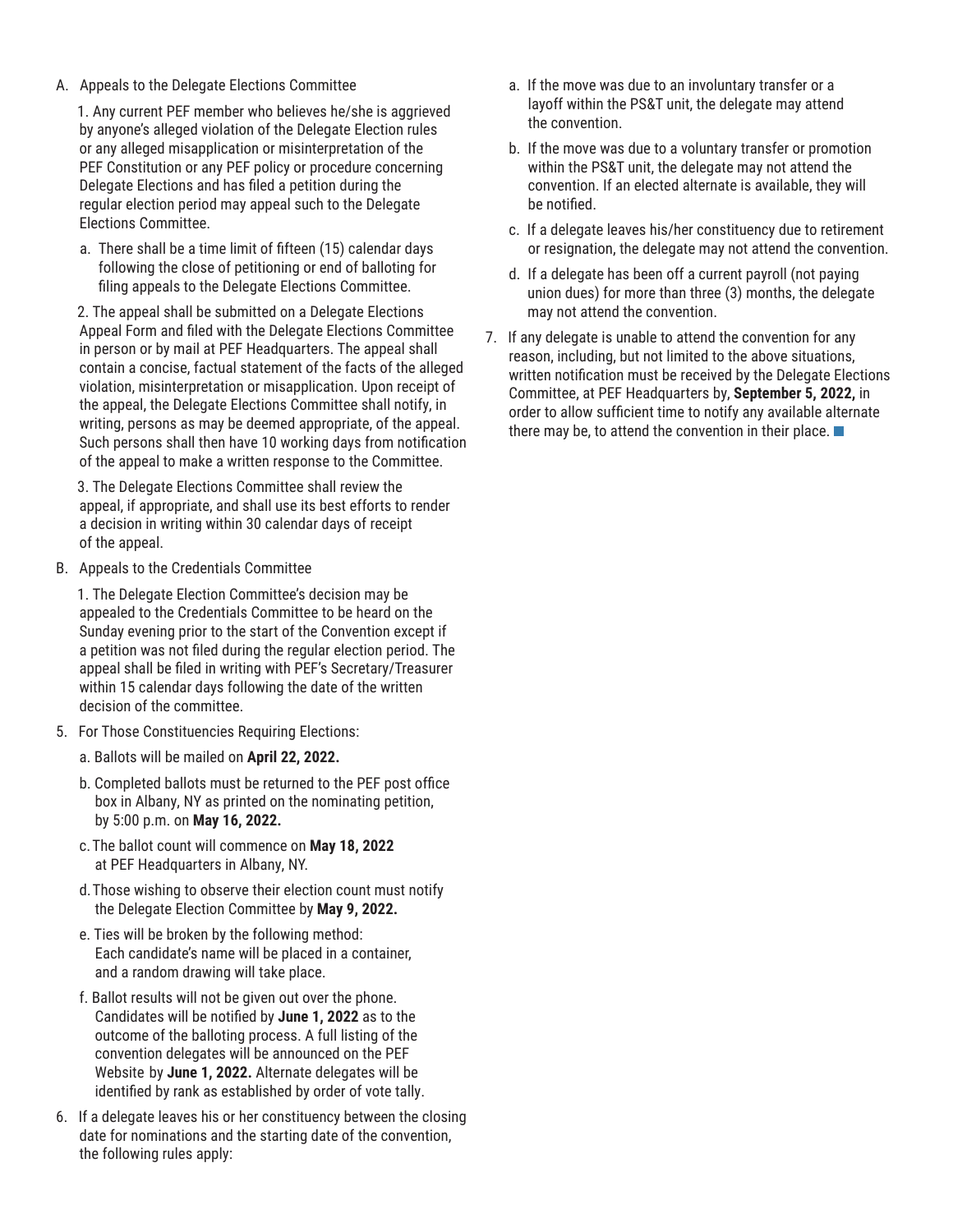#### **The 2022 PEF Convention will be held Sunday, October 23 through Wednesday, October 26, in Niagara Falls, New York.**

Delegate representation to the Convention shall be assigned on a one member/one vote basis with one delegate per fifty (50) regular members or major fraction thereof. Representation for the Convention shall be based on the number of regular members paying dues as of the first pay period in March preceding the Convention.

Apportionment is based on the size and geographic breakdown of the department as described in PEF's Constitution. If there are too few members in an election district, the Committee in consultation with the Executive Board member will combine the district with another district of common interest.

If you are interested in running as a delegate from your department, review the delegate apportionment list and locate your Agency's Name, Delegate Constituency Number and Agency Code Number. Directly across from the name will be the type of apportionment identified for your work site.

Division Convention Stipend – Every division that pays a stipend must pay the same stipend to all delegates from their division.

**Note:** Each "Delegate Constituency #" in the first column, denotes a separate election district.

#### **2022 Convention Delegate Information**

| DEL CON.<br>NO.          | AGENCY<br>CODE   | AGENCY<br>NAME                            | <b>TYPE OF</b><br>APPORTIONMENT ALLOTTED | # OF DELEG.      | DEL CON.<br>NO. | AGENCY<br>CODE                      | AGENCY<br>NAME                                                                       | TYPE OF<br>APPORTIONMENT ALLOTTED | # OF DELEG.                    |
|--------------------------|------------------|-------------------------------------------|------------------------------------------|------------------|-----------------|-------------------------------------|--------------------------------------------------------------------------------------|-----------------------------------|--------------------------------|
| 100<br>101<br>102<br>103 | 00640            | State Ins Fund                            | Reg. 1<br>Reg. 2 & 3<br>Reg. 4<br>Reg. 5 | 2<br>1<br>3<br>1 | 131             | 01570/<br>01580/<br>01590/<br>01160 | Adv For Disable<br>Council on Chil<br><b>Qual Care Ment</b><br><b>Justice Center</b> |                                   | 3                              |
| 104                      |                  |                                           | Reg. 8                                   | 8                | 132             | 02000/                              | <b>Audit Control</b>                                                                 | Reg. 1-7                          | 2                              |
| 105                      |                  |                                           | Reg. 9                                   | $\overline{2}$   |                 | 00650                               | Insur Fund A&C                                                                       | Reg. 3-6                          |                                |
| 106<br>107               |                  |                                           | Reg. 10                                  | 9<br>4           | 134<br>135      |                                     |                                                                                      | Reg. 8                            | 27                             |
| 108                      | 01890            | <b>Comm Supervision</b>                   | Reg. 12<br>Reg. 1,2,3,&5                 | 3                | 373             | 21065                               | SW Fin Servs (SFS)                                                                   | Reg. 9-12                         | 4<br>$\sqrt{2}$                |
| 109                      | 10870            |                                           | Reg. 4,6,7                               | $\overline{2}$   | 136             | 03000                               | Law                                                                                  | Reg. $1-9$                        | 3                              |
| 110                      |                  |                                           | Reg. 8                                   | $\overline{2}$   | 137             | 03000                               | Law                                                                                  | Reg. 10-13                        | $\overline{2}$                 |
| 382                      |                  |                                           | Reg. 9                                   | 1                | 138             |                                     | 06000/06010/06110                                                                    |                                   | 8                              |
| 111                      |                  |                                           | Reg. 10                                  | 4                |                 |                                     | Agricul Markets S/W                                                                  |                                   |                                |
| 112                      |                  |                                           | Reg. 11 & 12                             | 4                | 139             | 37000                               | Div. 268 Insurance Upstate                                                           |                                   | 3                              |
| 114                      | 01030            | Ex Alc Bev Con Statewide                  | Reg. 1-10                                | 1                | 394             | 37000                               | Div. 260 Insurance Downstate                                                         |                                   | $\overline{7}$                 |
| 408                      | 01110/           | Off Info Tech Serv                        |                                          | 56               | 140             | 37000                               | Div. 174 Banking Department                                                          |                                   | $\overline{7}$                 |
| 116                      | 1050/            | Off Gen Serv                              |                                          | 4                | 141             | 08000                               | <b>Civil Service</b>                                                                 | Statewide                         | 1                              |
|                          | 01077            | <b>Homeland Security</b>                  | Reg. 1-7                                 |                  |                 |                                     | and Div. 250                                                                         |                                   |                                |
| 117                      | 01050/           | Off Gen Serv                              | Reg. 8                                   | 18               | 142             | 09000/                              | Envir Cons M/O                                                                       | DEC Reg. 0                        | 14                             |
|                          | 01077            | <b>Homeland Security</b>                  | Reg. 8                                   |                  |                 | 09180                               | <b>ENV Cons Lag PR</b>                                                               | D.169 A,B,C                       |                                |
| 118                      | 01050/           | Off Gen Serv                              |                                          | 2                | 143             |                                     | DEC Reg. 1 - D.385                                                                   |                                   | 3                              |
|                          | 01077            | <b>Homeland Security</b>                  | Reg. 9-12                                |                  | 144             |                                     | DEC Reg. 2 - D.169D                                                                  |                                   | $\sqrt{2}$                     |
| 120                      | 01080            | Ex Hsg & Cmty Rnl                         | $Reg. 2-8$                               | 2                | 145             |                                     | DEC Reg. 3 - D.169E                                                                  |                                   | $\overline{2}$                 |
| 121                      |                  |                                           | Reg. 1,9-12                              | 2                | 146             |                                     | DEC Reg. 4 - D.169F                                                                  |                                   | $\mathbf 2$                    |
| 122                      | 01090/           | Ex Div Human Rt                           | Reg. 1-12                                | 3                | 147             |                                     | DEC Reg. 5 - D.169G                                                                  |                                   | 1                              |
|                          | 01360/<br>01370/ | <b>Ex Council Arts</b><br>Ex Off of Aging |                                          |                  | 148<br>149      |                                     | DEC Reg. 6 - D.169H<br>DEC Reg. 7 - D.1691                                           |                                   | $\sqrt{2}$<br>$\boldsymbol{2}$ |
|                          | 01510            | Ex Racng & Wgrg Bd                        |                                          |                  | 150             |                                     | DEC Reg. 8 - D.169J                                                                  |                                   | $\boldsymbol{2}$               |
| 123                      | 01120/           | Ex Cons Prot Bd                           |                                          | 1                | 151             |                                     | DEC Reg. 9 - D.169K                                                                  |                                   | 3                              |
|                          | 01400/           | Ex Crime Victim                           |                                          |                  | 152             | 10000                               | Cor Attica                                                                           |                                   | $\overline{2}$                 |
|                          | 01540/           | <b>Ex Elections Bd</b>                    |                                          |                  | 153             | 10010                               | Cor Auburn                                                                           |                                   | $\mathbf{1}$                   |
|                          | 21110/           | Off Reg Mgt Ast                           |                                          |                  | 154             | 10020                               | Cor Clinton                                                                          |                                   | $\sqrt{2}$                     |
| 124                      | 01190/           | Ex Veterans Aff                           |                                          | 1                | 156             | 10040                               | <b>Cor Great Meadw</b>                                                               |                                   | $\mathbf{1}$                   |
|                          | 01131            | Veteran Ed Asst                           |                                          |                  | 157             | 10050/                              | Cor Fishkill (D.310)                                                                 |                                   | $\overline{2}$                 |
| 125                      | 01300            | Ex Adiron Park                            |                                          | 1                |                 | 50390                               |                                                                                      |                                   |                                |
| 130                      |                  | 01490/ Ex Crmnl Jst Sv                    |                                          | 10               | 158             | 10060                               | Cor Wallkill                                                                         |                                   |                                |
|                          | 01530/           | Ex Corr Comm                              |                                          |                  | 159             | 10070                               | Cor Sing Sing                                                                        |                                   | 1                              |
|                          | 01060            | <b>Ex State Police</b>                    |                                          |                  | 160             | 10080                               | Cor Green Haven                                                                      |                                   | $\overline{2}$                 |
|                          | 01620/           | Off Prev Dom Vi                           |                                          |                  | 161             | 10090                               | Cor Albion                                                                           |                                   | 1                              |
|                          |                  |                                           |                                          |                  | 162             | 10100                               | Cor Eastern NY                                                                       |                                   | 1                              |
|                          |                  |                                           |                                          |                  | 163             | 10110                               | Cor Elmira Cntr                                                                      |                                   | $\overline{2}$                 |
|                          |                  |                                           |                                          |                  |                 |                                     |                                                                                      |                                   |                                |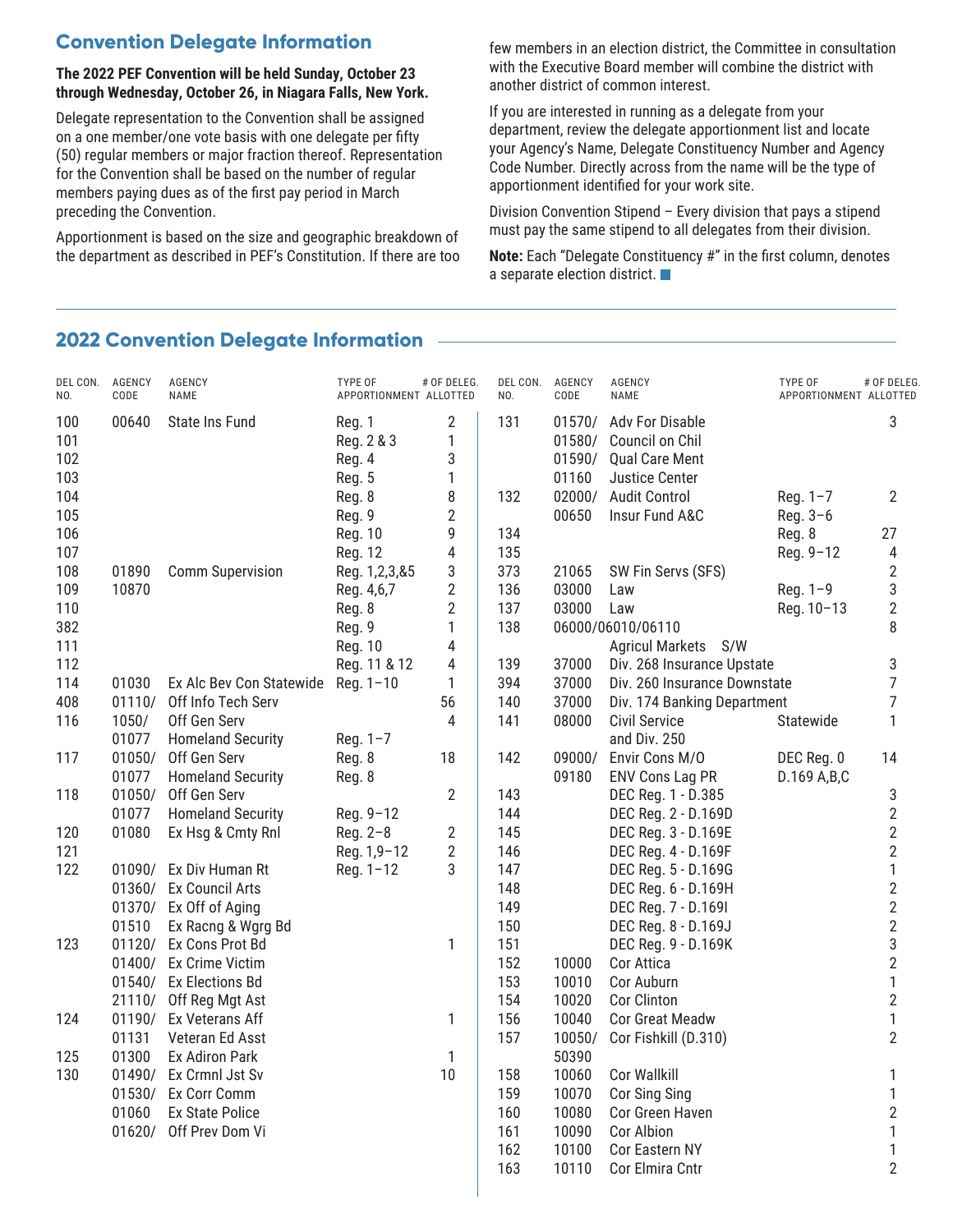| $\overline{2}$<br>228<br>164<br>2<br>10120/<br>Cor Bedfrd Hill (D.353)<br>Reg. 4-7, not<br>50390<br>Saranac Lake<br>10130<br>or Herkimer<br>165<br>Cor Coxsackie<br>1<br>166<br>10140<br>Cor Woodbourne<br>1<br>229<br>Reg. 8 and<br>42<br>5<br>168<br>10160<br>Corrl Srvcs M/O<br>Saranac Lake,<br>172<br>10270<br>Cor Hudson<br>1<br>Herkimer<br>174<br>10230<br>Cor Adirondack<br>230<br>Reg. 9<br>1<br>1<br>231<br>176<br>10250<br>Cor Taconic<br>1<br>Reg. 10<br>4<br>1<br>232<br>180<br>10290<br>Cor Otisville<br>Reg. 12<br>295<br>182<br>10320/<br>Cor Edgecombe<br>1<br>12000/12200<br>Div. 191G<br>1<br>233<br>10500<br>Cor NYC Ctl Adm<br><b>Roswell Park</b><br>30<br>12010<br>5<br>10170<br>234<br>12030<br>Cor Queensboro<br>H Helen Hayes<br>235<br>10370<br><b>Cor Five Points</b><br>$\overline{2}$<br>12120/<br>184<br>H Vet Home Oxford<br>1<br>3<br>185<br>10390<br><b>Cor Mohawk</b><br>12180/<br>H Vet Home Batavia<br>$\sqrt{2}$<br>186<br>10430<br>Cor Wende<br>385<br>12150/<br>H Vet Home St. Albans<br>$\overline{2}$<br>384<br>189<br>10460<br>12190<br>Cor Groveland<br>H Vet Home Montrose<br>$\sqrt{2}$<br>238<br>190<br>10470<br><b>Cor Collins</b><br>14010<br>6<br>Wkrs Comp Board<br>Reg. 8<br>$\overline{2}$<br>3<br>191<br>10480<br>Cor Mid-State<br>239<br>Reg 1-7, 9-12<br>$\sqrt{2}$<br>240<br>3<br>192<br>10490<br>14020<br>Cor Marcy<br>Labor<br>Reg. 1 (D.221)<br>$\overline{2}$<br>241<br>194<br>10530<br>1<br>Cor Franklin<br>Reg. 2<br>1<br>242<br>$\overline{2}$<br>195<br>10540<br>Cor Altona<br>Reg. 3<br>$\overline{2}$<br>243<br>196<br>10550<br>1<br>Cor Cayuga<br>Reg. 4<br>5<br>244<br>197<br>10560<br>Cor Bare Hill<br>1<br><b>Reg. 5</b><br>198<br>10570<br><b>Cor Riverview</b><br>245<br>1<br>1<br>Reg. 6 (D.217)<br>246<br>199<br>10580<br>1<br>Cor Cape Vincent<br>1<br>Reg. 7 (D.273)<br>$\overline{2}$<br>247<br>200<br>10600<br>Cor Lakeview<br>16<br>Reg. 8<br>1<br>201<br>10610<br>Cor Ulster<br>248<br>2<br>Reg. 9<br>203<br>10640<br>Cor Orleans<br>1<br>(D. 286 & D. 410)<br>1<br>204<br>10650<br>249<br>Labor<br>Cor Washington<br>D.245<br>8<br>$\overline{2}$<br>252<br>205<br>10660<br>14020<br>Labor<br>Cor Wyoming<br>Reg. 12 (D.200)<br>3<br>$\overline{2}$<br>253<br>206<br>10670<br><b>Public Service</b><br>Cor Greene<br>16000<br>1<br>Reg. 10<br>1<br>254<br>207<br>10680<br>Rest of State<br>5<br>Cor Shawangunk<br>255<br>208<br>10690<br>17000<br>Trans Main Of<br>14<br><b>Cor Sullivan</b><br>1<br>256<br>210<br>10810<br>17010<br>4<br>Cor Gouverneur<br>1<br>Tr Albany<br>Reg. 1 (D.258)<br>257<br>212<br>10840<br>17020<br><b>Tr Utica</b><br>3<br>1<br>Cor Upstate<br>Reg. 2<br>10850<br>258<br>17030<br>Tr Syracs<br>213<br>Cor Hale Creek<br>1<br>4<br>Reg. 3<br>21<br>4<br>11000/<br>Educ Main Off<br>Reg.8<br>259<br>17040<br>Reg. 4<br>216<br>Tr Roch<br>6<br>260<br>11010<br>Ed Special<br>17050<br>Tr Bufflo<br>Reg. 5<br>3<br>261<br>11000<br>(D.230)<br>2<br>17060<br><b>Tr Hornel</b><br>Reg. 6<br>217<br><b>ACCES - Upstate</b><br>3<br>Tr Wtrtn<br>Reg.2, 4-7<br>262<br>17070<br>Reg. 7<br>218<br>and Div 247<br>(D.230) Reg. 9<br>1<br>219<br>ACCES (VESID)<br>4<br>(51420)<br>Dwnst (D.376)<br>Reg. 10-12<br>263<br>17080<br><b>Tr Pghkps</b><br>Reg. 8<br>6<br>4<br>ACCES (VESID)<br>Buffalo (D.215)<br>264<br>17090<br>Tr Bing<br>Reg. 9<br>220<br>1<br>6<br>265<br>17100<br><b>Tr Hapaug</b><br>Reg. 10<br>Reg. 1<br>6<br>ACCES (VESID)<br>Rochester<br>266<br>17110<br>Tr Long Isl City<br>Reg. 11<br>221<br>1<br>1<br>381<br>(D.372)<br>17000<br>NY Metro Transp Council<br>Reg. 10<br>4<br>267<br>19000/<br>Statewide<br>Reg. 3<br><b>State</b><br>SED<br>Dwnst &<br>19010<br>State Dept Lag<br>222<br>2<br>OPD S/W - (D.349)<br>268<br>20010<br>Tax & Finance<br>Reg. 1<br>3<br>1<br>223<br>11100<br>Ed Hgr Ed Srvcs<br>269<br>Reg. 2&3<br>$\mathbf{1}$<br>270<br>11000/<br>Educ Main Off<br>1<br>Reg. 4-7<br>224<br>11<br>271<br>11260<br>Ed Batavia Blind<br>(D.298)<br>20010/ Tax Finance<br>Reg. 8<br>225<br>11270<br>Ed Rome Deaf<br>$\mathbf{1}$<br>20020/<br>Tax & Fin Lag<br>$\overline{2}$<br>226<br>12000<br>Health Main Off<br>Reg. 1<br>20030<br>Div Tax Appeals<br>$\mathbf{2}$<br>227<br>12200/<br>D190 Stwrd const. A thru G, Q<br>Reg. 2&3<br>391<br>D190 Stwrd const. H, I, J, K<br>9<br>D190 Stwrd const. L, M, N, O, P & R | DEL CON. AGENCY<br>NO. | CODE | AGENCY<br>NAME | TYPE OF<br># OF DELEG.<br>APPORTIONMENT ALLOTTED | DEL CON.<br>NO. | AGENCY<br>CODE | AGENCY<br>NAME | TYPE OF<br>APPORTIONMENT ALLOTTED | # OF DELEG. |
|-------------------------------------------------------------------------------------------------------------------------------------------------------------------------------------------------------------------------------------------------------------------------------------------------------------------------------------------------------------------------------------------------------------------------------------------------------------------------------------------------------------------------------------------------------------------------------------------------------------------------------------------------------------------------------------------------------------------------------------------------------------------------------------------------------------------------------------------------------------------------------------------------------------------------------------------------------------------------------------------------------------------------------------------------------------------------------------------------------------------------------------------------------------------------------------------------------------------------------------------------------------------------------------------------------------------------------------------------------------------------------------------------------------------------------------------------------------------------------------------------------------------------------------------------------------------------------------------------------------------------------------------------------------------------------------------------------------------------------------------------------------------------------------------------------------------------------------------------------------------------------------------------------------------------------------------------------------------------------------------------------------------------------------------------------------------------------------------------------------------------------------------------------------------------------------------------------------------------------------------------------------------------------------------------------------------------------------------------------------------------------------------------------------------------------------------------------------------------------------------------------------------------------------------------------------------------------------------------------------------------------------------------------------------------------------------------------------------------------------------------------------------------------------------------------------------------------------------------------------------------------------------------------------------------------------------------------------------------------------------------------------------------------------------------------------------------------------------------------------------------------------------------------------------------------------------------------------------------------------------------------------------------------------------------------------------------------------------------------------------------------------------------------------------------------------------------------------------------------------------------------------------------------------------------------------------------------------------------------------------------------------------------------------------------------------------------------------------------------------------------------------------------------------------------------------------------------------------------------------------------------------------------------------------------------------------------------------------------------------------------------------------------------------------------------------------------------------------------------------------------------------------------------------------------------------------------------------------------------------------------------------------------------------------------------------------------------------------------------------|------------------------|------|----------------|--------------------------------------------------|-----------------|----------------|----------------|-----------------------------------|-------------|
|                                                                                                                                                                                                                                                                                                                                                                                                                                                                                                                                                                                                                                                                                                                                                                                                                                                                                                                                                                                                                                                                                                                                                                                                                                                                                                                                                                                                                                                                                                                                                                                                                                                                                                                                                                                                                                                                                                                                                                                                                                                                                                                                                                                                                                                                                                                                                                                                                                                                                                                                                                                                                                                                                                                                                                                                                                                                                                                                                                                                                                                                                                                                                                                                                                                                                                                                                                                                                                                                                                                                                                                                                                                                                                                                                                                                                                                                                                                                                                                                                                                                                                                                                                                                                                                                                                                                                             |                        |      |                |                                                  |                 |                |                |                                   |             |
|                                                                                                                                                                                                                                                                                                                                                                                                                                                                                                                                                                                                                                                                                                                                                                                                                                                                                                                                                                                                                                                                                                                                                                                                                                                                                                                                                                                                                                                                                                                                                                                                                                                                                                                                                                                                                                                                                                                                                                                                                                                                                                                                                                                                                                                                                                                                                                                                                                                                                                                                                                                                                                                                                                                                                                                                                                                                                                                                                                                                                                                                                                                                                                                                                                                                                                                                                                                                                                                                                                                                                                                                                                                                                                                                                                                                                                                                                                                                                                                                                                                                                                                                                                                                                                                                                                                                                             |                        |      |                |                                                  |                 |                |                |                                   |             |
|                                                                                                                                                                                                                                                                                                                                                                                                                                                                                                                                                                                                                                                                                                                                                                                                                                                                                                                                                                                                                                                                                                                                                                                                                                                                                                                                                                                                                                                                                                                                                                                                                                                                                                                                                                                                                                                                                                                                                                                                                                                                                                                                                                                                                                                                                                                                                                                                                                                                                                                                                                                                                                                                                                                                                                                                                                                                                                                                                                                                                                                                                                                                                                                                                                                                                                                                                                                                                                                                                                                                                                                                                                                                                                                                                                                                                                                                                                                                                                                                                                                                                                                                                                                                                                                                                                                                                             |                        |      |                |                                                  |                 |                |                |                                   |             |
|                                                                                                                                                                                                                                                                                                                                                                                                                                                                                                                                                                                                                                                                                                                                                                                                                                                                                                                                                                                                                                                                                                                                                                                                                                                                                                                                                                                                                                                                                                                                                                                                                                                                                                                                                                                                                                                                                                                                                                                                                                                                                                                                                                                                                                                                                                                                                                                                                                                                                                                                                                                                                                                                                                                                                                                                                                                                                                                                                                                                                                                                                                                                                                                                                                                                                                                                                                                                                                                                                                                                                                                                                                                                                                                                                                                                                                                                                                                                                                                                                                                                                                                                                                                                                                                                                                                                                             |                        |      |                |                                                  |                 |                |                |                                   |             |
|                                                                                                                                                                                                                                                                                                                                                                                                                                                                                                                                                                                                                                                                                                                                                                                                                                                                                                                                                                                                                                                                                                                                                                                                                                                                                                                                                                                                                                                                                                                                                                                                                                                                                                                                                                                                                                                                                                                                                                                                                                                                                                                                                                                                                                                                                                                                                                                                                                                                                                                                                                                                                                                                                                                                                                                                                                                                                                                                                                                                                                                                                                                                                                                                                                                                                                                                                                                                                                                                                                                                                                                                                                                                                                                                                                                                                                                                                                                                                                                                                                                                                                                                                                                                                                                                                                                                                             |                        |      |                |                                                  |                 |                |                |                                   |             |
|                                                                                                                                                                                                                                                                                                                                                                                                                                                                                                                                                                                                                                                                                                                                                                                                                                                                                                                                                                                                                                                                                                                                                                                                                                                                                                                                                                                                                                                                                                                                                                                                                                                                                                                                                                                                                                                                                                                                                                                                                                                                                                                                                                                                                                                                                                                                                                                                                                                                                                                                                                                                                                                                                                                                                                                                                                                                                                                                                                                                                                                                                                                                                                                                                                                                                                                                                                                                                                                                                                                                                                                                                                                                                                                                                                                                                                                                                                                                                                                                                                                                                                                                                                                                                                                                                                                                                             |                        |      |                |                                                  |                 |                |                |                                   |             |
|                                                                                                                                                                                                                                                                                                                                                                                                                                                                                                                                                                                                                                                                                                                                                                                                                                                                                                                                                                                                                                                                                                                                                                                                                                                                                                                                                                                                                                                                                                                                                                                                                                                                                                                                                                                                                                                                                                                                                                                                                                                                                                                                                                                                                                                                                                                                                                                                                                                                                                                                                                                                                                                                                                                                                                                                                                                                                                                                                                                                                                                                                                                                                                                                                                                                                                                                                                                                                                                                                                                                                                                                                                                                                                                                                                                                                                                                                                                                                                                                                                                                                                                                                                                                                                                                                                                                                             |                        |      |                |                                                  |                 |                |                |                                   |             |
|                                                                                                                                                                                                                                                                                                                                                                                                                                                                                                                                                                                                                                                                                                                                                                                                                                                                                                                                                                                                                                                                                                                                                                                                                                                                                                                                                                                                                                                                                                                                                                                                                                                                                                                                                                                                                                                                                                                                                                                                                                                                                                                                                                                                                                                                                                                                                                                                                                                                                                                                                                                                                                                                                                                                                                                                                                                                                                                                                                                                                                                                                                                                                                                                                                                                                                                                                                                                                                                                                                                                                                                                                                                                                                                                                                                                                                                                                                                                                                                                                                                                                                                                                                                                                                                                                                                                                             |                        |      |                |                                                  |                 |                |                |                                   |             |
|                                                                                                                                                                                                                                                                                                                                                                                                                                                                                                                                                                                                                                                                                                                                                                                                                                                                                                                                                                                                                                                                                                                                                                                                                                                                                                                                                                                                                                                                                                                                                                                                                                                                                                                                                                                                                                                                                                                                                                                                                                                                                                                                                                                                                                                                                                                                                                                                                                                                                                                                                                                                                                                                                                                                                                                                                                                                                                                                                                                                                                                                                                                                                                                                                                                                                                                                                                                                                                                                                                                                                                                                                                                                                                                                                                                                                                                                                                                                                                                                                                                                                                                                                                                                                                                                                                                                                             |                        |      |                |                                                  |                 |                |                |                                   |             |
|                                                                                                                                                                                                                                                                                                                                                                                                                                                                                                                                                                                                                                                                                                                                                                                                                                                                                                                                                                                                                                                                                                                                                                                                                                                                                                                                                                                                                                                                                                                                                                                                                                                                                                                                                                                                                                                                                                                                                                                                                                                                                                                                                                                                                                                                                                                                                                                                                                                                                                                                                                                                                                                                                                                                                                                                                                                                                                                                                                                                                                                                                                                                                                                                                                                                                                                                                                                                                                                                                                                                                                                                                                                                                                                                                                                                                                                                                                                                                                                                                                                                                                                                                                                                                                                                                                                                                             |                        |      |                |                                                  |                 |                |                |                                   |             |
|                                                                                                                                                                                                                                                                                                                                                                                                                                                                                                                                                                                                                                                                                                                                                                                                                                                                                                                                                                                                                                                                                                                                                                                                                                                                                                                                                                                                                                                                                                                                                                                                                                                                                                                                                                                                                                                                                                                                                                                                                                                                                                                                                                                                                                                                                                                                                                                                                                                                                                                                                                                                                                                                                                                                                                                                                                                                                                                                                                                                                                                                                                                                                                                                                                                                                                                                                                                                                                                                                                                                                                                                                                                                                                                                                                                                                                                                                                                                                                                                                                                                                                                                                                                                                                                                                                                                                             |                        |      |                |                                                  |                 |                |                |                                   |             |
|                                                                                                                                                                                                                                                                                                                                                                                                                                                                                                                                                                                                                                                                                                                                                                                                                                                                                                                                                                                                                                                                                                                                                                                                                                                                                                                                                                                                                                                                                                                                                                                                                                                                                                                                                                                                                                                                                                                                                                                                                                                                                                                                                                                                                                                                                                                                                                                                                                                                                                                                                                                                                                                                                                                                                                                                                                                                                                                                                                                                                                                                                                                                                                                                                                                                                                                                                                                                                                                                                                                                                                                                                                                                                                                                                                                                                                                                                                                                                                                                                                                                                                                                                                                                                                                                                                                                                             |                        |      |                |                                                  |                 |                |                |                                   |             |
|                                                                                                                                                                                                                                                                                                                                                                                                                                                                                                                                                                                                                                                                                                                                                                                                                                                                                                                                                                                                                                                                                                                                                                                                                                                                                                                                                                                                                                                                                                                                                                                                                                                                                                                                                                                                                                                                                                                                                                                                                                                                                                                                                                                                                                                                                                                                                                                                                                                                                                                                                                                                                                                                                                                                                                                                                                                                                                                                                                                                                                                                                                                                                                                                                                                                                                                                                                                                                                                                                                                                                                                                                                                                                                                                                                                                                                                                                                                                                                                                                                                                                                                                                                                                                                                                                                                                                             |                        |      |                |                                                  |                 |                |                |                                   |             |
|                                                                                                                                                                                                                                                                                                                                                                                                                                                                                                                                                                                                                                                                                                                                                                                                                                                                                                                                                                                                                                                                                                                                                                                                                                                                                                                                                                                                                                                                                                                                                                                                                                                                                                                                                                                                                                                                                                                                                                                                                                                                                                                                                                                                                                                                                                                                                                                                                                                                                                                                                                                                                                                                                                                                                                                                                                                                                                                                                                                                                                                                                                                                                                                                                                                                                                                                                                                                                                                                                                                                                                                                                                                                                                                                                                                                                                                                                                                                                                                                                                                                                                                                                                                                                                                                                                                                                             |                        |      |                |                                                  |                 |                |                |                                   |             |
|                                                                                                                                                                                                                                                                                                                                                                                                                                                                                                                                                                                                                                                                                                                                                                                                                                                                                                                                                                                                                                                                                                                                                                                                                                                                                                                                                                                                                                                                                                                                                                                                                                                                                                                                                                                                                                                                                                                                                                                                                                                                                                                                                                                                                                                                                                                                                                                                                                                                                                                                                                                                                                                                                                                                                                                                                                                                                                                                                                                                                                                                                                                                                                                                                                                                                                                                                                                                                                                                                                                                                                                                                                                                                                                                                                                                                                                                                                                                                                                                                                                                                                                                                                                                                                                                                                                                                             |                        |      |                |                                                  |                 |                |                |                                   |             |
|                                                                                                                                                                                                                                                                                                                                                                                                                                                                                                                                                                                                                                                                                                                                                                                                                                                                                                                                                                                                                                                                                                                                                                                                                                                                                                                                                                                                                                                                                                                                                                                                                                                                                                                                                                                                                                                                                                                                                                                                                                                                                                                                                                                                                                                                                                                                                                                                                                                                                                                                                                                                                                                                                                                                                                                                                                                                                                                                                                                                                                                                                                                                                                                                                                                                                                                                                                                                                                                                                                                                                                                                                                                                                                                                                                                                                                                                                                                                                                                                                                                                                                                                                                                                                                                                                                                                                             |                        |      |                |                                                  |                 |                |                |                                   |             |
|                                                                                                                                                                                                                                                                                                                                                                                                                                                                                                                                                                                                                                                                                                                                                                                                                                                                                                                                                                                                                                                                                                                                                                                                                                                                                                                                                                                                                                                                                                                                                                                                                                                                                                                                                                                                                                                                                                                                                                                                                                                                                                                                                                                                                                                                                                                                                                                                                                                                                                                                                                                                                                                                                                                                                                                                                                                                                                                                                                                                                                                                                                                                                                                                                                                                                                                                                                                                                                                                                                                                                                                                                                                                                                                                                                                                                                                                                                                                                                                                                                                                                                                                                                                                                                                                                                                                                             |                        |      |                |                                                  |                 |                |                |                                   |             |
|                                                                                                                                                                                                                                                                                                                                                                                                                                                                                                                                                                                                                                                                                                                                                                                                                                                                                                                                                                                                                                                                                                                                                                                                                                                                                                                                                                                                                                                                                                                                                                                                                                                                                                                                                                                                                                                                                                                                                                                                                                                                                                                                                                                                                                                                                                                                                                                                                                                                                                                                                                                                                                                                                                                                                                                                                                                                                                                                                                                                                                                                                                                                                                                                                                                                                                                                                                                                                                                                                                                                                                                                                                                                                                                                                                                                                                                                                                                                                                                                                                                                                                                                                                                                                                                                                                                                                             |                        |      |                |                                                  |                 |                |                |                                   |             |
|                                                                                                                                                                                                                                                                                                                                                                                                                                                                                                                                                                                                                                                                                                                                                                                                                                                                                                                                                                                                                                                                                                                                                                                                                                                                                                                                                                                                                                                                                                                                                                                                                                                                                                                                                                                                                                                                                                                                                                                                                                                                                                                                                                                                                                                                                                                                                                                                                                                                                                                                                                                                                                                                                                                                                                                                                                                                                                                                                                                                                                                                                                                                                                                                                                                                                                                                                                                                                                                                                                                                                                                                                                                                                                                                                                                                                                                                                                                                                                                                                                                                                                                                                                                                                                                                                                                                                             |                        |      |                |                                                  |                 |                |                |                                   |             |
|                                                                                                                                                                                                                                                                                                                                                                                                                                                                                                                                                                                                                                                                                                                                                                                                                                                                                                                                                                                                                                                                                                                                                                                                                                                                                                                                                                                                                                                                                                                                                                                                                                                                                                                                                                                                                                                                                                                                                                                                                                                                                                                                                                                                                                                                                                                                                                                                                                                                                                                                                                                                                                                                                                                                                                                                                                                                                                                                                                                                                                                                                                                                                                                                                                                                                                                                                                                                                                                                                                                                                                                                                                                                                                                                                                                                                                                                                                                                                                                                                                                                                                                                                                                                                                                                                                                                                             |                        |      |                |                                                  |                 |                |                |                                   |             |
|                                                                                                                                                                                                                                                                                                                                                                                                                                                                                                                                                                                                                                                                                                                                                                                                                                                                                                                                                                                                                                                                                                                                                                                                                                                                                                                                                                                                                                                                                                                                                                                                                                                                                                                                                                                                                                                                                                                                                                                                                                                                                                                                                                                                                                                                                                                                                                                                                                                                                                                                                                                                                                                                                                                                                                                                                                                                                                                                                                                                                                                                                                                                                                                                                                                                                                                                                                                                                                                                                                                                                                                                                                                                                                                                                                                                                                                                                                                                                                                                                                                                                                                                                                                                                                                                                                                                                             |                        |      |                |                                                  |                 |                |                |                                   |             |
|                                                                                                                                                                                                                                                                                                                                                                                                                                                                                                                                                                                                                                                                                                                                                                                                                                                                                                                                                                                                                                                                                                                                                                                                                                                                                                                                                                                                                                                                                                                                                                                                                                                                                                                                                                                                                                                                                                                                                                                                                                                                                                                                                                                                                                                                                                                                                                                                                                                                                                                                                                                                                                                                                                                                                                                                                                                                                                                                                                                                                                                                                                                                                                                                                                                                                                                                                                                                                                                                                                                                                                                                                                                                                                                                                                                                                                                                                                                                                                                                                                                                                                                                                                                                                                                                                                                                                             |                        |      |                |                                                  |                 |                |                |                                   |             |
|                                                                                                                                                                                                                                                                                                                                                                                                                                                                                                                                                                                                                                                                                                                                                                                                                                                                                                                                                                                                                                                                                                                                                                                                                                                                                                                                                                                                                                                                                                                                                                                                                                                                                                                                                                                                                                                                                                                                                                                                                                                                                                                                                                                                                                                                                                                                                                                                                                                                                                                                                                                                                                                                                                                                                                                                                                                                                                                                                                                                                                                                                                                                                                                                                                                                                                                                                                                                                                                                                                                                                                                                                                                                                                                                                                                                                                                                                                                                                                                                                                                                                                                                                                                                                                                                                                                                                             |                        |      |                |                                                  |                 |                |                |                                   |             |
|                                                                                                                                                                                                                                                                                                                                                                                                                                                                                                                                                                                                                                                                                                                                                                                                                                                                                                                                                                                                                                                                                                                                                                                                                                                                                                                                                                                                                                                                                                                                                                                                                                                                                                                                                                                                                                                                                                                                                                                                                                                                                                                                                                                                                                                                                                                                                                                                                                                                                                                                                                                                                                                                                                                                                                                                                                                                                                                                                                                                                                                                                                                                                                                                                                                                                                                                                                                                                                                                                                                                                                                                                                                                                                                                                                                                                                                                                                                                                                                                                                                                                                                                                                                                                                                                                                                                                             |                        |      |                |                                                  |                 |                |                |                                   |             |
|                                                                                                                                                                                                                                                                                                                                                                                                                                                                                                                                                                                                                                                                                                                                                                                                                                                                                                                                                                                                                                                                                                                                                                                                                                                                                                                                                                                                                                                                                                                                                                                                                                                                                                                                                                                                                                                                                                                                                                                                                                                                                                                                                                                                                                                                                                                                                                                                                                                                                                                                                                                                                                                                                                                                                                                                                                                                                                                                                                                                                                                                                                                                                                                                                                                                                                                                                                                                                                                                                                                                                                                                                                                                                                                                                                                                                                                                                                                                                                                                                                                                                                                                                                                                                                                                                                                                                             |                        |      |                |                                                  |                 |                |                |                                   |             |
|                                                                                                                                                                                                                                                                                                                                                                                                                                                                                                                                                                                                                                                                                                                                                                                                                                                                                                                                                                                                                                                                                                                                                                                                                                                                                                                                                                                                                                                                                                                                                                                                                                                                                                                                                                                                                                                                                                                                                                                                                                                                                                                                                                                                                                                                                                                                                                                                                                                                                                                                                                                                                                                                                                                                                                                                                                                                                                                                                                                                                                                                                                                                                                                                                                                                                                                                                                                                                                                                                                                                                                                                                                                                                                                                                                                                                                                                                                                                                                                                                                                                                                                                                                                                                                                                                                                                                             |                        |      |                |                                                  |                 |                |                |                                   |             |
|                                                                                                                                                                                                                                                                                                                                                                                                                                                                                                                                                                                                                                                                                                                                                                                                                                                                                                                                                                                                                                                                                                                                                                                                                                                                                                                                                                                                                                                                                                                                                                                                                                                                                                                                                                                                                                                                                                                                                                                                                                                                                                                                                                                                                                                                                                                                                                                                                                                                                                                                                                                                                                                                                                                                                                                                                                                                                                                                                                                                                                                                                                                                                                                                                                                                                                                                                                                                                                                                                                                                                                                                                                                                                                                                                                                                                                                                                                                                                                                                                                                                                                                                                                                                                                                                                                                                                             |                        |      |                |                                                  |                 |                |                |                                   |             |
|                                                                                                                                                                                                                                                                                                                                                                                                                                                                                                                                                                                                                                                                                                                                                                                                                                                                                                                                                                                                                                                                                                                                                                                                                                                                                                                                                                                                                                                                                                                                                                                                                                                                                                                                                                                                                                                                                                                                                                                                                                                                                                                                                                                                                                                                                                                                                                                                                                                                                                                                                                                                                                                                                                                                                                                                                                                                                                                                                                                                                                                                                                                                                                                                                                                                                                                                                                                                                                                                                                                                                                                                                                                                                                                                                                                                                                                                                                                                                                                                                                                                                                                                                                                                                                                                                                                                                             |                        |      |                |                                                  |                 |                |                |                                   |             |
|                                                                                                                                                                                                                                                                                                                                                                                                                                                                                                                                                                                                                                                                                                                                                                                                                                                                                                                                                                                                                                                                                                                                                                                                                                                                                                                                                                                                                                                                                                                                                                                                                                                                                                                                                                                                                                                                                                                                                                                                                                                                                                                                                                                                                                                                                                                                                                                                                                                                                                                                                                                                                                                                                                                                                                                                                                                                                                                                                                                                                                                                                                                                                                                                                                                                                                                                                                                                                                                                                                                                                                                                                                                                                                                                                                                                                                                                                                                                                                                                                                                                                                                                                                                                                                                                                                                                                             |                        |      |                |                                                  |                 |                |                |                                   |             |
|                                                                                                                                                                                                                                                                                                                                                                                                                                                                                                                                                                                                                                                                                                                                                                                                                                                                                                                                                                                                                                                                                                                                                                                                                                                                                                                                                                                                                                                                                                                                                                                                                                                                                                                                                                                                                                                                                                                                                                                                                                                                                                                                                                                                                                                                                                                                                                                                                                                                                                                                                                                                                                                                                                                                                                                                                                                                                                                                                                                                                                                                                                                                                                                                                                                                                                                                                                                                                                                                                                                                                                                                                                                                                                                                                                                                                                                                                                                                                                                                                                                                                                                                                                                                                                                                                                                                                             |                        |      |                |                                                  |                 |                |                |                                   |             |
|                                                                                                                                                                                                                                                                                                                                                                                                                                                                                                                                                                                                                                                                                                                                                                                                                                                                                                                                                                                                                                                                                                                                                                                                                                                                                                                                                                                                                                                                                                                                                                                                                                                                                                                                                                                                                                                                                                                                                                                                                                                                                                                                                                                                                                                                                                                                                                                                                                                                                                                                                                                                                                                                                                                                                                                                                                                                                                                                                                                                                                                                                                                                                                                                                                                                                                                                                                                                                                                                                                                                                                                                                                                                                                                                                                                                                                                                                                                                                                                                                                                                                                                                                                                                                                                                                                                                                             |                        |      |                |                                                  |                 |                |                |                                   |             |
|                                                                                                                                                                                                                                                                                                                                                                                                                                                                                                                                                                                                                                                                                                                                                                                                                                                                                                                                                                                                                                                                                                                                                                                                                                                                                                                                                                                                                                                                                                                                                                                                                                                                                                                                                                                                                                                                                                                                                                                                                                                                                                                                                                                                                                                                                                                                                                                                                                                                                                                                                                                                                                                                                                                                                                                                                                                                                                                                                                                                                                                                                                                                                                                                                                                                                                                                                                                                                                                                                                                                                                                                                                                                                                                                                                                                                                                                                                                                                                                                                                                                                                                                                                                                                                                                                                                                                             |                        |      |                |                                                  |                 |                |                |                                   |             |
|                                                                                                                                                                                                                                                                                                                                                                                                                                                                                                                                                                                                                                                                                                                                                                                                                                                                                                                                                                                                                                                                                                                                                                                                                                                                                                                                                                                                                                                                                                                                                                                                                                                                                                                                                                                                                                                                                                                                                                                                                                                                                                                                                                                                                                                                                                                                                                                                                                                                                                                                                                                                                                                                                                                                                                                                                                                                                                                                                                                                                                                                                                                                                                                                                                                                                                                                                                                                                                                                                                                                                                                                                                                                                                                                                                                                                                                                                                                                                                                                                                                                                                                                                                                                                                                                                                                                                             |                        |      |                |                                                  |                 |                |                |                                   |             |
|                                                                                                                                                                                                                                                                                                                                                                                                                                                                                                                                                                                                                                                                                                                                                                                                                                                                                                                                                                                                                                                                                                                                                                                                                                                                                                                                                                                                                                                                                                                                                                                                                                                                                                                                                                                                                                                                                                                                                                                                                                                                                                                                                                                                                                                                                                                                                                                                                                                                                                                                                                                                                                                                                                                                                                                                                                                                                                                                                                                                                                                                                                                                                                                                                                                                                                                                                                                                                                                                                                                                                                                                                                                                                                                                                                                                                                                                                                                                                                                                                                                                                                                                                                                                                                                                                                                                                             |                        |      |                |                                                  |                 |                |                |                                   |             |
|                                                                                                                                                                                                                                                                                                                                                                                                                                                                                                                                                                                                                                                                                                                                                                                                                                                                                                                                                                                                                                                                                                                                                                                                                                                                                                                                                                                                                                                                                                                                                                                                                                                                                                                                                                                                                                                                                                                                                                                                                                                                                                                                                                                                                                                                                                                                                                                                                                                                                                                                                                                                                                                                                                                                                                                                                                                                                                                                                                                                                                                                                                                                                                                                                                                                                                                                                                                                                                                                                                                                                                                                                                                                                                                                                                                                                                                                                                                                                                                                                                                                                                                                                                                                                                                                                                                                                             |                        |      |                |                                                  |                 |                |                |                                   |             |
|                                                                                                                                                                                                                                                                                                                                                                                                                                                                                                                                                                                                                                                                                                                                                                                                                                                                                                                                                                                                                                                                                                                                                                                                                                                                                                                                                                                                                                                                                                                                                                                                                                                                                                                                                                                                                                                                                                                                                                                                                                                                                                                                                                                                                                                                                                                                                                                                                                                                                                                                                                                                                                                                                                                                                                                                                                                                                                                                                                                                                                                                                                                                                                                                                                                                                                                                                                                                                                                                                                                                                                                                                                                                                                                                                                                                                                                                                                                                                                                                                                                                                                                                                                                                                                                                                                                                                             |                        |      |                |                                                  |                 |                |                |                                   |             |
|                                                                                                                                                                                                                                                                                                                                                                                                                                                                                                                                                                                                                                                                                                                                                                                                                                                                                                                                                                                                                                                                                                                                                                                                                                                                                                                                                                                                                                                                                                                                                                                                                                                                                                                                                                                                                                                                                                                                                                                                                                                                                                                                                                                                                                                                                                                                                                                                                                                                                                                                                                                                                                                                                                                                                                                                                                                                                                                                                                                                                                                                                                                                                                                                                                                                                                                                                                                                                                                                                                                                                                                                                                                                                                                                                                                                                                                                                                                                                                                                                                                                                                                                                                                                                                                                                                                                                             |                        |      |                |                                                  |                 |                |                |                                   |             |
|                                                                                                                                                                                                                                                                                                                                                                                                                                                                                                                                                                                                                                                                                                                                                                                                                                                                                                                                                                                                                                                                                                                                                                                                                                                                                                                                                                                                                                                                                                                                                                                                                                                                                                                                                                                                                                                                                                                                                                                                                                                                                                                                                                                                                                                                                                                                                                                                                                                                                                                                                                                                                                                                                                                                                                                                                                                                                                                                                                                                                                                                                                                                                                                                                                                                                                                                                                                                                                                                                                                                                                                                                                                                                                                                                                                                                                                                                                                                                                                                                                                                                                                                                                                                                                                                                                                                                             |                        |      |                |                                                  |                 |                |                |                                   |             |
|                                                                                                                                                                                                                                                                                                                                                                                                                                                                                                                                                                                                                                                                                                                                                                                                                                                                                                                                                                                                                                                                                                                                                                                                                                                                                                                                                                                                                                                                                                                                                                                                                                                                                                                                                                                                                                                                                                                                                                                                                                                                                                                                                                                                                                                                                                                                                                                                                                                                                                                                                                                                                                                                                                                                                                                                                                                                                                                                                                                                                                                                                                                                                                                                                                                                                                                                                                                                                                                                                                                                                                                                                                                                                                                                                                                                                                                                                                                                                                                                                                                                                                                                                                                                                                                                                                                                                             |                        |      |                |                                                  |                 |                |                |                                   |             |
|                                                                                                                                                                                                                                                                                                                                                                                                                                                                                                                                                                                                                                                                                                                                                                                                                                                                                                                                                                                                                                                                                                                                                                                                                                                                                                                                                                                                                                                                                                                                                                                                                                                                                                                                                                                                                                                                                                                                                                                                                                                                                                                                                                                                                                                                                                                                                                                                                                                                                                                                                                                                                                                                                                                                                                                                                                                                                                                                                                                                                                                                                                                                                                                                                                                                                                                                                                                                                                                                                                                                                                                                                                                                                                                                                                                                                                                                                                                                                                                                                                                                                                                                                                                                                                                                                                                                                             |                        |      |                |                                                  |                 |                |                |                                   |             |
|                                                                                                                                                                                                                                                                                                                                                                                                                                                                                                                                                                                                                                                                                                                                                                                                                                                                                                                                                                                                                                                                                                                                                                                                                                                                                                                                                                                                                                                                                                                                                                                                                                                                                                                                                                                                                                                                                                                                                                                                                                                                                                                                                                                                                                                                                                                                                                                                                                                                                                                                                                                                                                                                                                                                                                                                                                                                                                                                                                                                                                                                                                                                                                                                                                                                                                                                                                                                                                                                                                                                                                                                                                                                                                                                                                                                                                                                                                                                                                                                                                                                                                                                                                                                                                                                                                                                                             |                        |      |                |                                                  |                 |                |                |                                   |             |
|                                                                                                                                                                                                                                                                                                                                                                                                                                                                                                                                                                                                                                                                                                                                                                                                                                                                                                                                                                                                                                                                                                                                                                                                                                                                                                                                                                                                                                                                                                                                                                                                                                                                                                                                                                                                                                                                                                                                                                                                                                                                                                                                                                                                                                                                                                                                                                                                                                                                                                                                                                                                                                                                                                                                                                                                                                                                                                                                                                                                                                                                                                                                                                                                                                                                                                                                                                                                                                                                                                                                                                                                                                                                                                                                                                                                                                                                                                                                                                                                                                                                                                                                                                                                                                                                                                                                                             |                        |      |                |                                                  |                 |                |                |                                   |             |
|                                                                                                                                                                                                                                                                                                                                                                                                                                                                                                                                                                                                                                                                                                                                                                                                                                                                                                                                                                                                                                                                                                                                                                                                                                                                                                                                                                                                                                                                                                                                                                                                                                                                                                                                                                                                                                                                                                                                                                                                                                                                                                                                                                                                                                                                                                                                                                                                                                                                                                                                                                                                                                                                                                                                                                                                                                                                                                                                                                                                                                                                                                                                                                                                                                                                                                                                                                                                                                                                                                                                                                                                                                                                                                                                                                                                                                                                                                                                                                                                                                                                                                                                                                                                                                                                                                                                                             |                        |      |                |                                                  |                 |                |                |                                   |             |
|                                                                                                                                                                                                                                                                                                                                                                                                                                                                                                                                                                                                                                                                                                                                                                                                                                                                                                                                                                                                                                                                                                                                                                                                                                                                                                                                                                                                                                                                                                                                                                                                                                                                                                                                                                                                                                                                                                                                                                                                                                                                                                                                                                                                                                                                                                                                                                                                                                                                                                                                                                                                                                                                                                                                                                                                                                                                                                                                                                                                                                                                                                                                                                                                                                                                                                                                                                                                                                                                                                                                                                                                                                                                                                                                                                                                                                                                                                                                                                                                                                                                                                                                                                                                                                                                                                                                                             |                        |      |                |                                                  |                 |                |                |                                   |             |
|                                                                                                                                                                                                                                                                                                                                                                                                                                                                                                                                                                                                                                                                                                                                                                                                                                                                                                                                                                                                                                                                                                                                                                                                                                                                                                                                                                                                                                                                                                                                                                                                                                                                                                                                                                                                                                                                                                                                                                                                                                                                                                                                                                                                                                                                                                                                                                                                                                                                                                                                                                                                                                                                                                                                                                                                                                                                                                                                                                                                                                                                                                                                                                                                                                                                                                                                                                                                                                                                                                                                                                                                                                                                                                                                                                                                                                                                                                                                                                                                                                                                                                                                                                                                                                                                                                                                                             |                        |      |                |                                                  |                 |                |                |                                   |             |
|                                                                                                                                                                                                                                                                                                                                                                                                                                                                                                                                                                                                                                                                                                                                                                                                                                                                                                                                                                                                                                                                                                                                                                                                                                                                                                                                                                                                                                                                                                                                                                                                                                                                                                                                                                                                                                                                                                                                                                                                                                                                                                                                                                                                                                                                                                                                                                                                                                                                                                                                                                                                                                                                                                                                                                                                                                                                                                                                                                                                                                                                                                                                                                                                                                                                                                                                                                                                                                                                                                                                                                                                                                                                                                                                                                                                                                                                                                                                                                                                                                                                                                                                                                                                                                                                                                                                                             |                        |      |                |                                                  |                 |                |                |                                   |             |
|                                                                                                                                                                                                                                                                                                                                                                                                                                                                                                                                                                                                                                                                                                                                                                                                                                                                                                                                                                                                                                                                                                                                                                                                                                                                                                                                                                                                                                                                                                                                                                                                                                                                                                                                                                                                                                                                                                                                                                                                                                                                                                                                                                                                                                                                                                                                                                                                                                                                                                                                                                                                                                                                                                                                                                                                                                                                                                                                                                                                                                                                                                                                                                                                                                                                                                                                                                                                                                                                                                                                                                                                                                                                                                                                                                                                                                                                                                                                                                                                                                                                                                                                                                                                                                                                                                                                                             |                        |      |                |                                                  |                 |                |                |                                   |             |
|                                                                                                                                                                                                                                                                                                                                                                                                                                                                                                                                                                                                                                                                                                                                                                                                                                                                                                                                                                                                                                                                                                                                                                                                                                                                                                                                                                                                                                                                                                                                                                                                                                                                                                                                                                                                                                                                                                                                                                                                                                                                                                                                                                                                                                                                                                                                                                                                                                                                                                                                                                                                                                                                                                                                                                                                                                                                                                                                                                                                                                                                                                                                                                                                                                                                                                                                                                                                                                                                                                                                                                                                                                                                                                                                                                                                                                                                                                                                                                                                                                                                                                                                                                                                                                                                                                                                                             |                        |      |                |                                                  |                 |                |                |                                   |             |
|                                                                                                                                                                                                                                                                                                                                                                                                                                                                                                                                                                                                                                                                                                                                                                                                                                                                                                                                                                                                                                                                                                                                                                                                                                                                                                                                                                                                                                                                                                                                                                                                                                                                                                                                                                                                                                                                                                                                                                                                                                                                                                                                                                                                                                                                                                                                                                                                                                                                                                                                                                                                                                                                                                                                                                                                                                                                                                                                                                                                                                                                                                                                                                                                                                                                                                                                                                                                                                                                                                                                                                                                                                                                                                                                                                                                                                                                                                                                                                                                                                                                                                                                                                                                                                                                                                                                                             |                        |      |                |                                                  |                 |                |                |                                   |             |
|                                                                                                                                                                                                                                                                                                                                                                                                                                                                                                                                                                                                                                                                                                                                                                                                                                                                                                                                                                                                                                                                                                                                                                                                                                                                                                                                                                                                                                                                                                                                                                                                                                                                                                                                                                                                                                                                                                                                                                                                                                                                                                                                                                                                                                                                                                                                                                                                                                                                                                                                                                                                                                                                                                                                                                                                                                                                                                                                                                                                                                                                                                                                                                                                                                                                                                                                                                                                                                                                                                                                                                                                                                                                                                                                                                                                                                                                                                                                                                                                                                                                                                                                                                                                                                                                                                                                                             |                        |      |                |                                                  |                 |                |                |                                   |             |
|                                                                                                                                                                                                                                                                                                                                                                                                                                                                                                                                                                                                                                                                                                                                                                                                                                                                                                                                                                                                                                                                                                                                                                                                                                                                                                                                                                                                                                                                                                                                                                                                                                                                                                                                                                                                                                                                                                                                                                                                                                                                                                                                                                                                                                                                                                                                                                                                                                                                                                                                                                                                                                                                                                                                                                                                                                                                                                                                                                                                                                                                                                                                                                                                                                                                                                                                                                                                                                                                                                                                                                                                                                                                                                                                                                                                                                                                                                                                                                                                                                                                                                                                                                                                                                                                                                                                                             |                        |      |                |                                                  |                 |                |                |                                   |             |
|                                                                                                                                                                                                                                                                                                                                                                                                                                                                                                                                                                                                                                                                                                                                                                                                                                                                                                                                                                                                                                                                                                                                                                                                                                                                                                                                                                                                                                                                                                                                                                                                                                                                                                                                                                                                                                                                                                                                                                                                                                                                                                                                                                                                                                                                                                                                                                                                                                                                                                                                                                                                                                                                                                                                                                                                                                                                                                                                                                                                                                                                                                                                                                                                                                                                                                                                                                                                                                                                                                                                                                                                                                                                                                                                                                                                                                                                                                                                                                                                                                                                                                                                                                                                                                                                                                                                                             |                        |      |                |                                                  |                 |                |                |                                   |             |
|                                                                                                                                                                                                                                                                                                                                                                                                                                                                                                                                                                                                                                                                                                                                                                                                                                                                                                                                                                                                                                                                                                                                                                                                                                                                                                                                                                                                                                                                                                                                                                                                                                                                                                                                                                                                                                                                                                                                                                                                                                                                                                                                                                                                                                                                                                                                                                                                                                                                                                                                                                                                                                                                                                                                                                                                                                                                                                                                                                                                                                                                                                                                                                                                                                                                                                                                                                                                                                                                                                                                                                                                                                                                                                                                                                                                                                                                                                                                                                                                                                                                                                                                                                                                                                                                                                                                                             |                        |      |                |                                                  |                 |                |                |                                   |             |
|                                                                                                                                                                                                                                                                                                                                                                                                                                                                                                                                                                                                                                                                                                                                                                                                                                                                                                                                                                                                                                                                                                                                                                                                                                                                                                                                                                                                                                                                                                                                                                                                                                                                                                                                                                                                                                                                                                                                                                                                                                                                                                                                                                                                                                                                                                                                                                                                                                                                                                                                                                                                                                                                                                                                                                                                                                                                                                                                                                                                                                                                                                                                                                                                                                                                                                                                                                                                                                                                                                                                                                                                                                                                                                                                                                                                                                                                                                                                                                                                                                                                                                                                                                                                                                                                                                                                                             |                        |      |                |                                                  |                 |                |                |                                   |             |
|                                                                                                                                                                                                                                                                                                                                                                                                                                                                                                                                                                                                                                                                                                                                                                                                                                                                                                                                                                                                                                                                                                                                                                                                                                                                                                                                                                                                                                                                                                                                                                                                                                                                                                                                                                                                                                                                                                                                                                                                                                                                                                                                                                                                                                                                                                                                                                                                                                                                                                                                                                                                                                                                                                                                                                                                                                                                                                                                                                                                                                                                                                                                                                                                                                                                                                                                                                                                                                                                                                                                                                                                                                                                                                                                                                                                                                                                                                                                                                                                                                                                                                                                                                                                                                                                                                                                                             |                        |      |                |                                                  |                 |                |                |                                   |             |
|                                                                                                                                                                                                                                                                                                                                                                                                                                                                                                                                                                                                                                                                                                                                                                                                                                                                                                                                                                                                                                                                                                                                                                                                                                                                                                                                                                                                                                                                                                                                                                                                                                                                                                                                                                                                                                                                                                                                                                                                                                                                                                                                                                                                                                                                                                                                                                                                                                                                                                                                                                                                                                                                                                                                                                                                                                                                                                                                                                                                                                                                                                                                                                                                                                                                                                                                                                                                                                                                                                                                                                                                                                                                                                                                                                                                                                                                                                                                                                                                                                                                                                                                                                                                                                                                                                                                                             |                        |      |                |                                                  |                 |                |                |                                   |             |
|                                                                                                                                                                                                                                                                                                                                                                                                                                                                                                                                                                                                                                                                                                                                                                                                                                                                                                                                                                                                                                                                                                                                                                                                                                                                                                                                                                                                                                                                                                                                                                                                                                                                                                                                                                                                                                                                                                                                                                                                                                                                                                                                                                                                                                                                                                                                                                                                                                                                                                                                                                                                                                                                                                                                                                                                                                                                                                                                                                                                                                                                                                                                                                                                                                                                                                                                                                                                                                                                                                                                                                                                                                                                                                                                                                                                                                                                                                                                                                                                                                                                                                                                                                                                                                                                                                                                                             |                        |      |                |                                                  |                 |                |                |                                   |             |
|                                                                                                                                                                                                                                                                                                                                                                                                                                                                                                                                                                                                                                                                                                                                                                                                                                                                                                                                                                                                                                                                                                                                                                                                                                                                                                                                                                                                                                                                                                                                                                                                                                                                                                                                                                                                                                                                                                                                                                                                                                                                                                                                                                                                                                                                                                                                                                                                                                                                                                                                                                                                                                                                                                                                                                                                                                                                                                                                                                                                                                                                                                                                                                                                                                                                                                                                                                                                                                                                                                                                                                                                                                                                                                                                                                                                                                                                                                                                                                                                                                                                                                                                                                                                                                                                                                                                                             |                        |      |                |                                                  |                 |                |                |                                   |             |
|                                                                                                                                                                                                                                                                                                                                                                                                                                                                                                                                                                                                                                                                                                                                                                                                                                                                                                                                                                                                                                                                                                                                                                                                                                                                                                                                                                                                                                                                                                                                                                                                                                                                                                                                                                                                                                                                                                                                                                                                                                                                                                                                                                                                                                                                                                                                                                                                                                                                                                                                                                                                                                                                                                                                                                                                                                                                                                                                                                                                                                                                                                                                                                                                                                                                                                                                                                                                                                                                                                                                                                                                                                                                                                                                                                                                                                                                                                                                                                                                                                                                                                                                                                                                                                                                                                                                                             |                        |      |                |                                                  | 392             |                |                |                                   | 12          |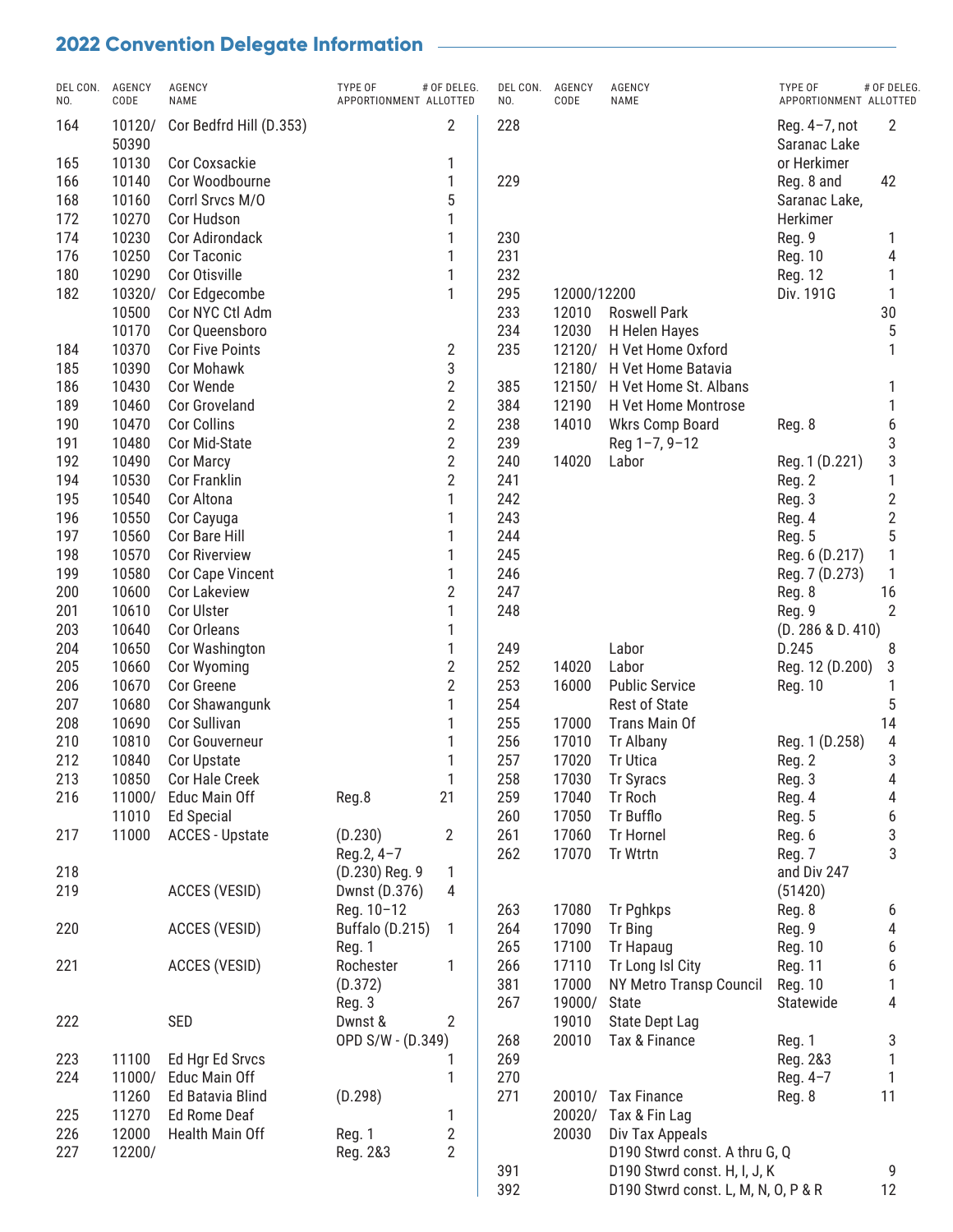| DEL CON.<br>NO.                        | AGENCY<br>CODE   | AGENCY<br>NAME                                 | TYPE OF<br>APPORTIONMENT ALLOTTED                                      | # OF DELEG.                             | DEL CON.<br>NO. | AGENCY<br>CODE                                         | AGENCY<br>NAME                                                                                                                     | TYPE OF<br>APPORTIONMENT ALLOTTED                               | # OF DELEG.                                     |
|----------------------------------------|------------------|------------------------------------------------|------------------------------------------------------------------------|-----------------------------------------|-----------------|--------------------------------------------------------|------------------------------------------------------------------------------------------------------------------------------------|-----------------------------------------------------------------|-------------------------------------------------|
| 272<br>274<br>275<br>276<br>277<br>278 | 20010<br>20050   | <b>Tax Finance</b><br><b>Gaming Div</b>        | Reg. 9<br>Reg.11 (D.406)<br>Reg.11 (D.290)<br>Reg.12<br>Reg.13 (D.341) | 2<br>4<br>1<br>2<br>1<br>$\overline{2}$ | 310             | 28650<br>28110/<br>28118/<br>28170/<br>28230/<br>28550 | SU Administratn<br><b>SUNY HSC Syr</b><br><b>HSC Syr Hosp PR</b><br>SU Col Cortland<br>SU Col Oswego<br><b>SU Env Sci&amp;Frst</b> |                                                                 | 31                                              |
| 279                                    | 22000<br>55630   | <b>Economic Dev</b><br><b>NYSTAR</b>           | S/W                                                                    | $\overline{2}$                          | 312             | 28350<br>$490 - /$                                     | SU Tech Alfred<br>All Parks and Recs.                                                                                              | S/W                                                             | 9                                               |
| 280<br>281<br>282<br>283               | 23000            | <b>Motor Vehicles</b>                          | Reg. 1-7<br>Reg. 8<br>Reg. 9-11<br>Reg. 12                             | 1<br>4<br>4<br>1                        |                 | $491 - /$<br>$492 - /$<br>$493 - /$<br>$494 - /$       |                                                                                                                                    |                                                                 |                                                 |
| 284<br>285                             | 25000            | Off Child. Fam Sv.                             | Reg. 1-4<br>Reg. 5, 6, & 7                                             | 4<br>2                                  |                 | 01510/<br>19002                                        | ExRacing&WgrBd                                                                                                                     | (D.305)                                                         |                                                 |
| 288<br>290<br>291<br>292               |                  | <b>Goshen Secure</b><br>Highland<br>Mid Hudson | (D.193)<br>(D.270)<br>(D.272)<br>Reg. 10, 11, 12                       | 1<br>1<br>1<br>$\overline{2}$           | 313<br>314      | 50000<br>50000                                         | MH Main Off<br>MH Main Off                                                                                                         | (D.392A only)<br>(all other work<br>sites excluding<br>D. 392A) | 4<br>4                                          |
| 293<br>393                             | 25000<br>27000   | <b>OCFS</b><br><b>OTDA</b>                     | (D.234)                                                                | 14<br>9                                 | 315             | 50010/<br>50731                                        | MH Bing Psy Ctr<br><b>Bington Child S</b>                                                                                          |                                                                 | 3                                               |
| 294<br>296                             |                  |                                                | (D.191C)<br>(D.191 H,I,J,M)                                            | 3<br>$\overline{2}$                     | 316             | 50020/<br>50520                                        | MH Kngbr Py Ct<br><b>Bklyn Children</b>                                                                                            |                                                                 | 3                                               |
| 298                                    |                  |                                                | (D.191W)                                                               | 1                                       | 317             | 50030                                                  | MH Buflo Psy Ct                                                                                                                    |                                                                 | 5                                               |
| 299<br>300                             |                  |                                                | (D.404)<br>(D.373)                                                     | 1<br>$\overline{2}$                     | 318             | 50390                                                  | MH Cntrl NY P C                                                                                                                    | Reg. $1-5, 8$<br>$10 - 12$                                      | 6                                               |
| 301                                    |                  |                                                | (D.337 & 264)                                                          | $\overline{\mathbf{c}}$                 | 377             | 50800                                                  | <b>NYC Childrens Ct</b>                                                                                                            |                                                                 | 5                                               |
| 302                                    | 25000/           | OCFS/OTDA                                      | (D.369)                                                                | $\overline{2}$                          | 320             | 50080                                                  | MH Manhatn P Ct                                                                                                                    |                                                                 | $\overline{4}$                                  |
| 303                                    | 27000<br>27000   | <b>OTDA Albany</b>                             | (D.409)                                                                | 4                                       | 321             | 50100<br>50170                                         | MH Midltn Psy C<br>MH Rockland PC items in                                                                                         |                                                                 | 1                                               |
| 304                                    |                  | Manhattan                                      | (D.192)                                                                | 5                                       |                 |                                                        | Sullivan & Orange County                                                                                                           |                                                                 |                                                 |
| 307                                    |                  | Glendale                                       | (D.399)                                                                | 4                                       | 322             | 50110/                                                 | MH Roch Psy Ctr                                                                                                                    |                                                                 | 4                                               |
| 308                                    | 28050/           | <b>SU Stony Brook</b>                          |                                                                        | 42                                      |                 | 50743                                                  | MH Roch. Child Serv.                                                                                                               |                                                                 |                                                 |
|                                        | 28058/           | SU Stony Brook PR                              |                                                                        |                                         | 323             | 50120/                                                 | MH St Law Psy C                                                                                                                    |                                                                 | 5                                               |
|                                        | 28200/           | SU Col Westbury                                |                                                                        |                                         |                 | 50570/                                                 | St Law Child Sv                                                                                                                    |                                                                 |                                                 |
|                                        | 28390/<br>28570/ | SU Tech Frmgdal                                |                                                                        |                                         |                 | 53500                                                  | <b>OASAS Trmt. Ctrs.</b>                                                                                                           | Reg. 7                                                          |                                                 |
|                                        | 28580            | <b>SU Maritime Col</b><br>SU Col Optomtry      |                                                                        |                                         | 324<br>325      | 50150<br>50390                                         | MH Creedmr P Ct<br>MH Cntrl NY P C                                                                                                 | Reg. 9                                                          | $\prime$<br>3                                   |
| 309                                    | 28100            | <b>SUNY HSC Bklyn</b>                          |                                                                        | 9                                       | 326             | 50170                                                  | MH Rockland P C                                                                                                                    |                                                                 | 8                                               |
|                                        | 28108            | <b>HSC Bklyn PR</b>                            |                                                                        |                                         |                 |                                                        | not items in Sullivan                                                                                                              |                                                                 |                                                 |
|                                        | 28010/           | SU Albany                                      |                                                                        |                                         |                 |                                                        | & Orange County                                                                                                                    |                                                                 |                                                 |
|                                        | 28020/           | SU Binghamton                                  |                                                                        |                                         | 327             | 50180                                                  | MH Psych Inst                                                                                                                      |                                                                 | 3                                               |
|                                        |                  | 28030/ SU Buffalo<br>28040/ SU Buffalo Spec    |                                                                        |                                         | 328             | 50190/                                                 | MH Hutchings PC<br>Hutchs Child Sv.                                                                                                |                                                                 | 4                                               |
|                                        |                  | 28150/ SU Col Brockport                        |                                                                        |                                         | 329             | 50738<br>50200                                         | MH Pilgrim P Ct                                                                                                                    |                                                                 | 7                                               |
|                                        |                  | 28160/ SU Col Buffalo                          |                                                                        |                                         | 330             | 50210/                                                 | MH Mhwk Val P C                                                                                                                    |                                                                 | 3                                               |
|                                        |                  | 28180/ SU Col Fredonia                         |                                                                        |                                         |                 | 50540                                                  | Mhk Vly C Yth                                                                                                                      |                                                                 |                                                 |
|                                        |                  | 28190/ SU Col Geneseo                          |                                                                        |                                         |                 | 53500                                                  | <b>OASAS</b>                                                                                                                       | Reg. 6                                                          |                                                 |
|                                        |                  | 28210/ SU Col New Paltz                        |                                                                        |                                         | 331             | 50310                                                  | MH Bronx Psy Ct                                                                                                                    |                                                                 | 4                                               |
|                                        |                  | 28220/ SU Col Oneonta                          |                                                                        |                                         | 332             | 50340                                                  | MH Nat Kln Inst                                                                                                                    |                                                                 | $\overline{c}$                                  |
|                                        |                  | 28240/ SU Col Platsbrg                         |                                                                        |                                         | 333             | 50350                                                  | MH Krby Psy Cnt                                                                                                                    |                                                                 |                                                 |
|                                        |                  | 28250/ SU Col Potsdam<br>28260/ SU Purchase    |                                                                        |                                         | 334<br>335      | 50390<br>50440                                         | MH Cntrl NY P C<br>MH Mid Hdsn P C                                                                                                 | $(D.344$ only)                                                  | $\begin{array}{c} 2 \\ 5 \\ 3 \\ 7 \end{array}$ |
|                                        |                  | 28270/ SUNY Col Techno                         |                                                                        |                                         | 336             | 50500/                                                 | So Beach Chld S                                                                                                                    |                                                                 |                                                 |
|                                        |                  | 28280/ SU Empire S Col                         |                                                                        |                                         |                 | 50790/                                                 | MH S Beach Cntr                                                                                                                    |                                                                 |                                                 |
|                                        |                  | 28360/ SU Tech Canton                          |                                                                        |                                         |                 | 50000                                                  | Main Off Div. 253 Only                                                                                                             |                                                                 |                                                 |
|                                        |                  | 28370/ SU Tech Cobskil                         |                                                                        |                                         | 337             | 50510                                                  | MH Wash Hts Un                                                                                                                     |                                                                 | 1                                               |
|                                        |                  | 28380/ SU Tech Delhi                           |                                                                        |                                         | 338             | 50550/                                                 | Elmira Child Sv                                                                                                                    |                                                                 | 3                                               |
|                                        |                  | 28400/ SU Tech Morsvil                         |                                                                        |                                         |                 | 50920                                                  | MH Elmira Psy C                                                                                                                    |                                                                 |                                                 |